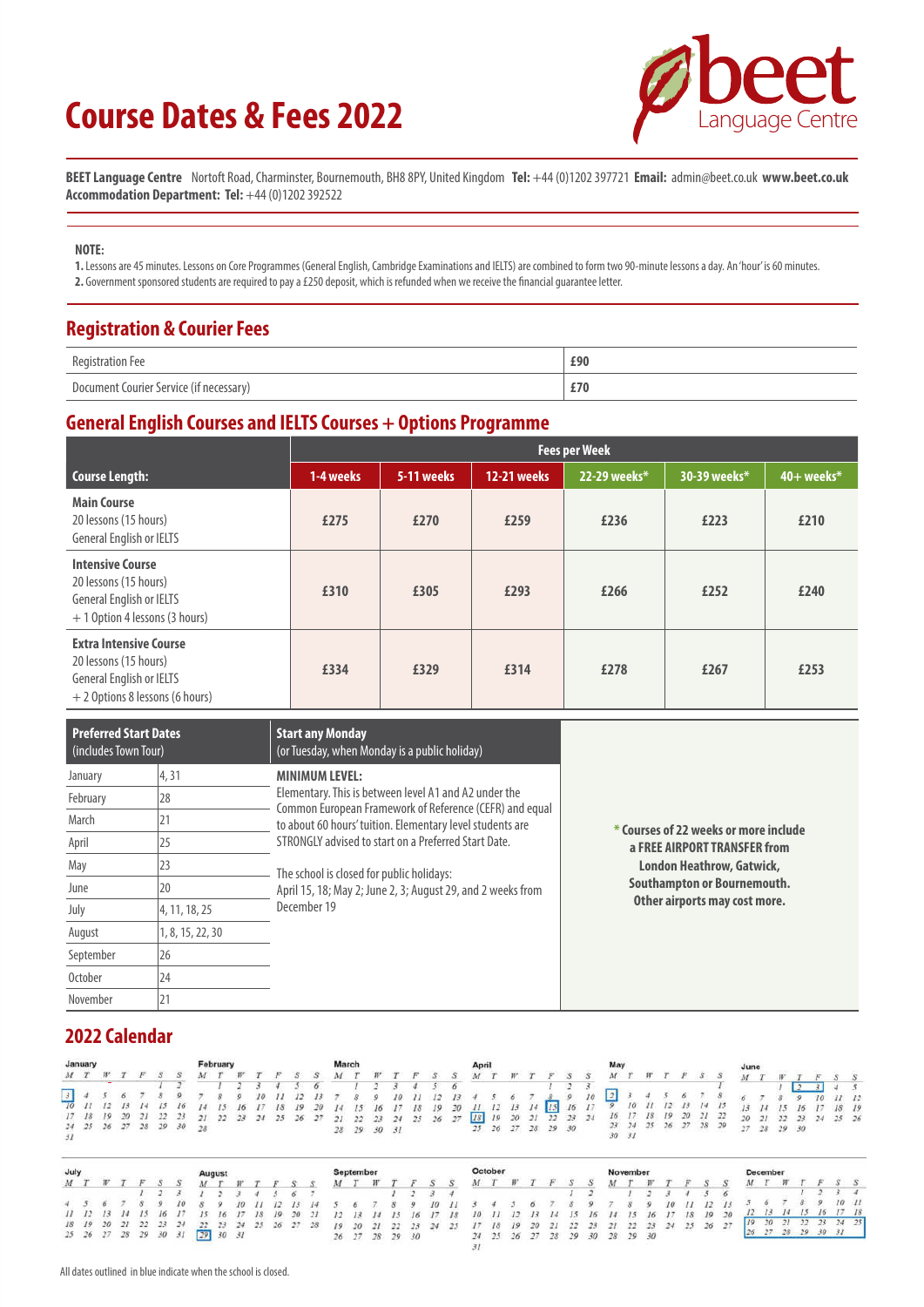#### **First (FCE) | Advanced (CAE) | Proficiency (CPE)**

| <b>Dates</b>                                                                                        | <b>FCE, CAE and CPE Courses</b>                                                                                                 | <b>Fees</b>                                           |                |
|-----------------------------------------------------------------------------------------------------|---------------------------------------------------------------------------------------------------------------------------------|-------------------------------------------------------|----------------|
| <b>10-week Courses</b><br><b>FCE and CAE*</b><br>January 4 - March 11                               | <b>Cambridge Main Course</b><br>20 lessons (15 hours) Cambridge Preparation                                                     | 10 weeks (FCE and CAE only):<br>12 weeks (all exams): | £2700<br>£3108 |
| <b>12-week Courses</b><br><b>FCE &amp; CAE</b><br>March $28 -$ lune 17<br>September 19 - December 9 | <b>Cambridge Intensive Course</b><br>20 lessons (15 hours) Cambridge Preparation<br>4 lessons (3 hours) Options Programme       | 10 weeks (FCE and CAE only):<br>12 weeks (all exams): | £3050<br>£3516 |
| <b>CPE</b><br>March $21 -$ lune 10<br>September 12 - December 2                                     | <b>Cambridge Extra Intensive Course</b><br>20 lessons (15 hours) Cambridge Preparation<br>8 lessons (6 hours) Options Programme | 10 weeks (FCE and CAE only):<br>12 weeks (all exams): | £3290<br>£3768 |

**\*VERY IMPORTANT: These exams are on SATURDAY, the day after the course finishes. Please do not arrange to return home on this date.**

## **Cambridge Examination Summer Courses**

#### **First (FCE) | Advanced (CAE)**

|                                                           |                                                                                                                                 | <b>Fees per Week</b> |           |
|-----------------------------------------------------------|---------------------------------------------------------------------------------------------------------------------------------|----------------------|-----------|
| <b>Dates</b>                                              | <b>FCE and CAE Courses</b>                                                                                                      | 2-4 weeks            | 5-8 weeks |
| 4-week Course<br>July 4 to 29<br>August 1 to 26           | <b>Cambridge Main Course</b><br>20 lessons (15 hours) Cambridge Preparation                                                     | £275                 | £270      |
| 8-week Course<br>July 4 to August 26<br>You may join this | <b>Cambridge Intensive Course</b><br>20 lessons (15 hours) Cambridge Preparation<br>4 lessons (3 hours) Options Programme       | £310                 | £305      |
| course for shorter<br>periods, subject to<br>availability | <b>Cambridge Extra Intensive Course</b><br>20 lessons (15 hours) Cambridge Preparation<br>8 lessons (6 hours) Options Programme | £334                 | £329      |
| <b>FCE Examination:</b>                                   | Thursday, 28 July and Thursday, 25 August                                                                                       |                      |           |
| <b>CAE Examination:</b>                                   | Friday, 29 July and Friday, 26 August                                                                                           |                      |           |

**NOTE: Cambridge Examination fees are not included in the prices. The fees are: FCE £183, CAE £186 and CPE £189. Exam fees are subject to revision.**

#### **2022 Examinations Planner**

| <b>Examination</b> | Jan              | <b>Feb</b> | <b>Mar</b>                                                                                                                                                                | Apr | <b>May</b> | Jun | Jul           | Aug | Sep.               | 0 <sub>ct</sub> | <b>Nov</b> | <b>Dec</b> |
|--------------------|------------------|------------|---------------------------------------------------------------------------------------------------------------------------------------------------------------------------|-----|------------|-----|---------------|-----|--------------------|-----------------|------------|------------|
| First (FCE)        | (4)              |            | 11(28)                                                                                                                                                                    |     |            | 18  | $\frac{4}{3}$ | 25  | $\left( 19\right)$ |                 |            | 10         |
| Advanced (CAE)     | $\left(4\right)$ |            | 12 (28)                                                                                                                                                                   |     |            | 18  | $\frac{4}{3}$ | 26  | (19)               |                 |            | 10         |
| Proficiency (CPE)  |                  |            | $\left( 21\right)$                                                                                                                                                        |     |            | 9   |               |     | (12)               |                 |            | 1          |
| <b>IELTS</b>       |                  |            | Examinations are held in Bournemouth every month; other centres are also available - prices range between £190 & £210*<br>*IELTS Examinations Fees are subject to change. |     |            |     |               |     |                    |                 |            |            |
|                    |                  |            |                                                                                                                                                                           |     |            |     |               |     |                    |                 |            |            |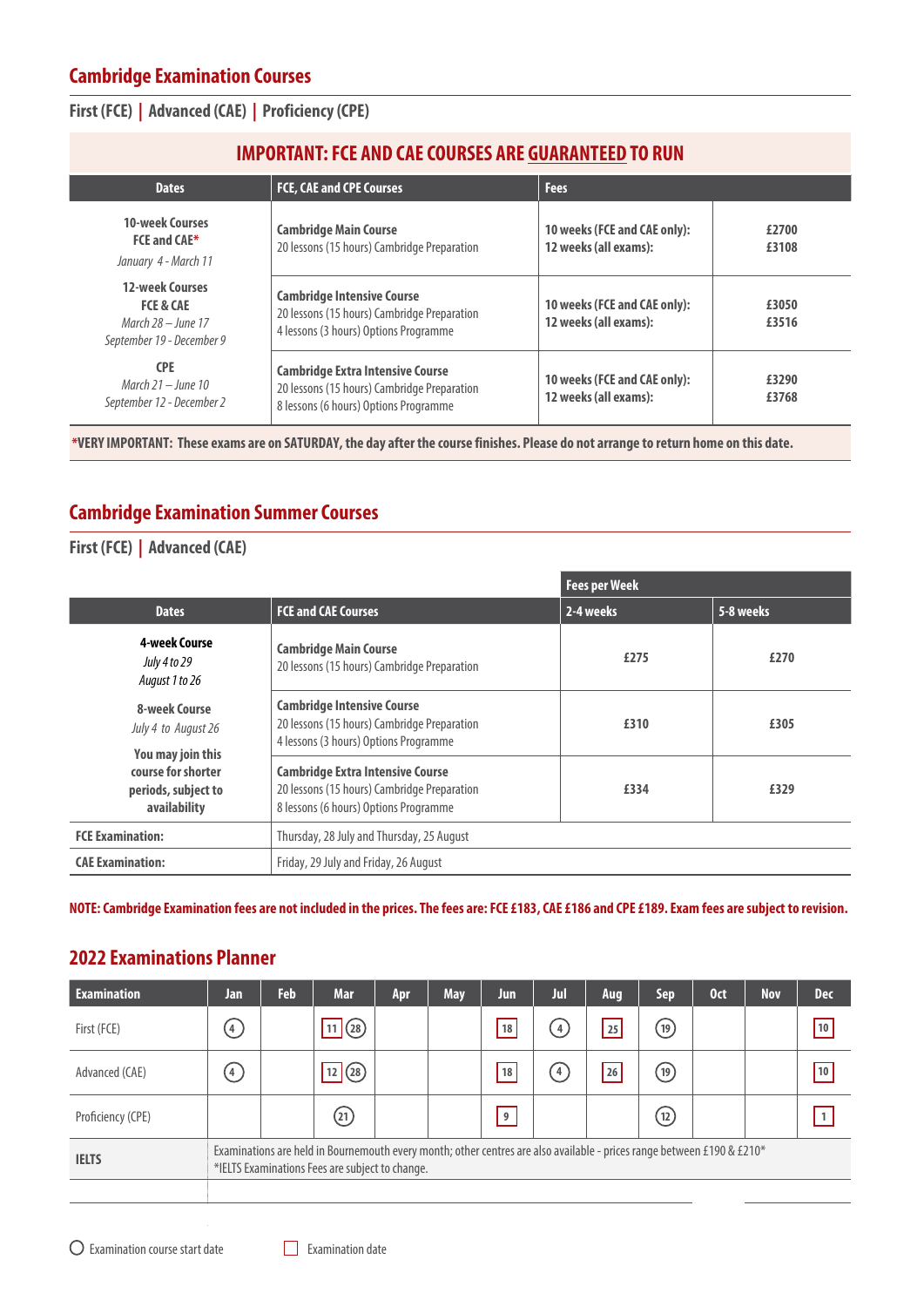#### **International Academic Year**

#### **(Includes free airport transfer)**

| <b>Lessons per Week</b>                                                                                  | <b>Course Duration</b>                                              | <b>Fees</b> | <b>Dates</b>                                                  |
|----------------------------------------------------------------------------------------------------------|---------------------------------------------------------------------|-------------|---------------------------------------------------------------|
|                                                                                                          | <b>24 weeks</b> includes 2 weeks' holiday                           | £5192       |                                                               |
| <b>Main Course</b><br>20 lessons Core Programme* (15 hours)                                              | 9 months Academic Year<br><b>34 weeks</b> includes 4 weeks' holiday | £6690       | <b>Start: Any Monday</b><br>(or Tuesday, when Monday is a     |
|                                                                                                          | <b>44 weeks</b> includes 4 weeks' holiday                           | £8400       | public holiday)<br><b>Preferred Start Dates</b>               |
|                                                                                                          | 24 weeks includes 2 weeks' holiday                                  | £5852       | (includes Town Tour)<br>January 4, 31                         |
| <b>Intensive Course</b><br>20 lessons Core Programme* (15 hours)<br>+1 Option 4 lessons (3 hours)        | 9 months Academic Year<br>34 weeks includes 4 weeks' holiday        | £7560       | February 28<br>March 21<br>April 25                           |
|                                                                                                          | 44 weeks includes 4 weeks' holiday                                  | £9600       | May 23<br>June 20                                             |
|                                                                                                          | 24 weeks includes 2 weeks' holiday                                  | £6116       | July 4, 11, 18, 25<br>August 1, 8, 15, 22, 30<br>September 26 |
| <b>Extra Intensive Course</b><br>20 lessons Core Programme* (15 hours)<br>+2 Options 8 lessons (6 hours) | 9 months Academic Year<br><b>34 weeks</b> includes 4 weeks' holiday | £8010       | October 24<br>November 21                                     |
|                                                                                                          | <b>44 weeks</b> includes 4 weeks' holiday                           | £10,120     |                                                               |

#### **\*Core Programmes: GENERAL ENGLISH, CAMBRIDGE EXAMINATION PREPARATION, IELTS PREPARATION**

**NOTES: 1. Free airport transfer** from London Heathrow, Gatwick, Bournemouth and Southampton airports. Other airports may cost more. **2.** Examination fees and accommodation are not included in course fees.

**3.** Holidays by agreement with the Director of Studies.

## **40+ Courses**

| <b>Dates</b> | <b>Number of Weeks</b> | Price per Course | NOTES:                                   |
|--------------|------------------------|------------------|------------------------------------------|
| 4 July       | $2.3$ or 4             | £540             | The Bournemouth Air Festival takes place |
| 18 July      | $2, 3$ or 4            | £540             | during the last week of this course.     |
| 1 August     | $2.3$ or 4             | £540             |                                          |
| 15 August    | $2$ or $3$             | £540             |                                          |

## **One-to-One Tuition**

| <b>Course Type</b>                                                                                      | <b>Start Dates</b>             | <b>Lesson Length</b> | Fees per Lesson |
|---------------------------------------------------------------------------------------------------------|--------------------------------|----------------------|-----------------|
| Individual tuition. This can also be<br>combined with the Extra Intensive.<br>Intensive or Main Course. | By arrangement with the school | 45 minutes           | £90             |

## **Teacher Training Courses**

Please refer to the International Teaching and Training Centre (ITTC) fees.